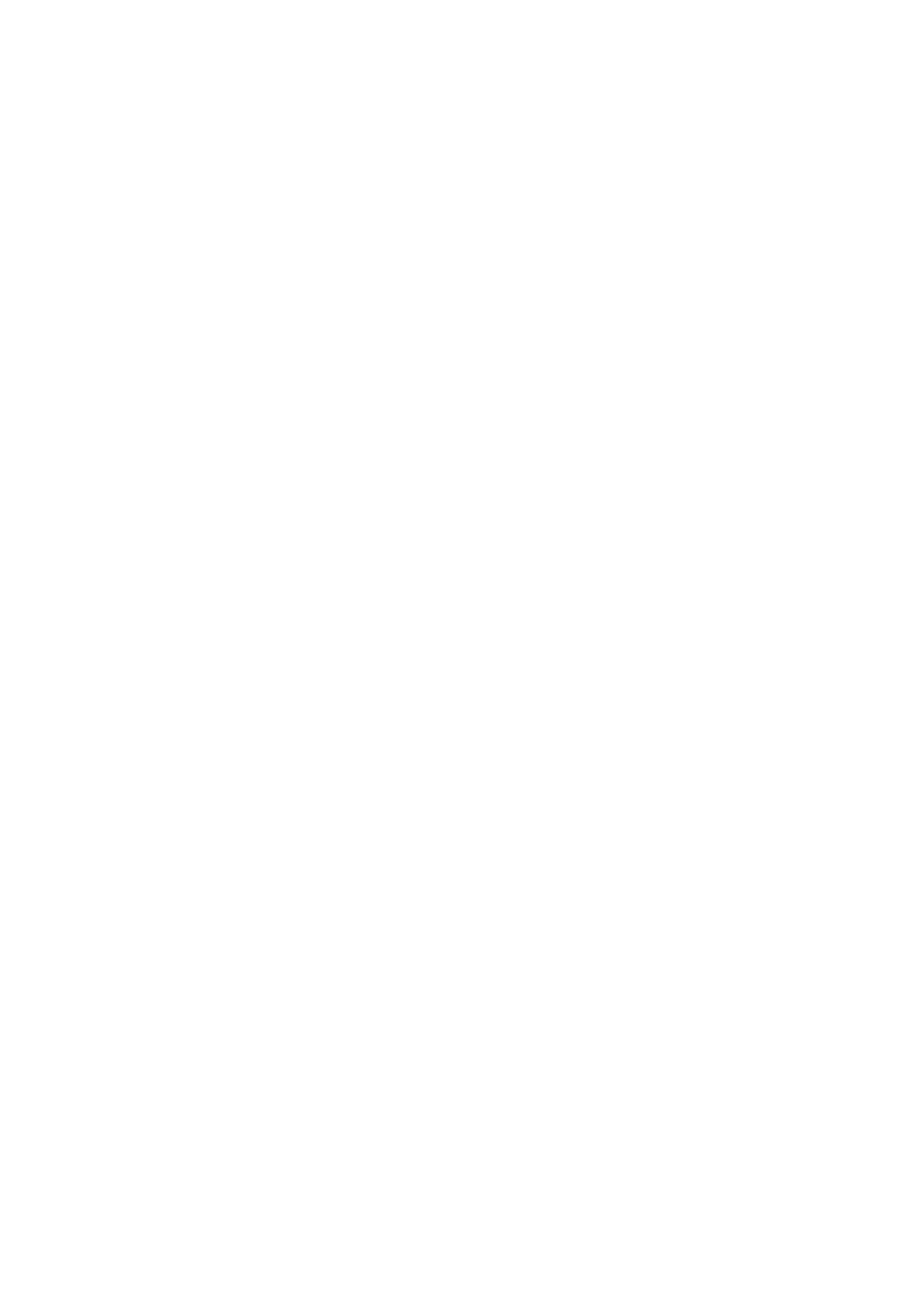#### Vapourtec in action with reaction videos

Vapourtec has launched a series of 9 videos that aim to provide a guide to the operational procedures and system configurations that can be New Path Molecular Research, we demonstrate used to achieve efficient, reproducible and safe chemistry using our products

# Continuous flow Peptide synthesis offers improved inline data

In a new white paper from a collaboration with how the Vapourtec R-Series can be adapted to perform high throughput automated solid-phase peptide synthesis.

**[Read more](http://vapourtec.cmail19.com/t/r-i-jroyutl-l-u/) Read more Read more** 



## Hydrogenation with catalytic tubing

Vapourtec have teamed up with Innovate UK award winners [Stoli Catalysts Ltd](http://vapourtec.cmail19.com/t/r-i-jroyutl-l-b/) to demonstrate their recently developed range of catalyst coated reactors for flow chemistry applications.

## Taming highly unstable reagent MSH

An excellent new paper by Brocklehurst et al., from the Synthesis and Technologies group at Novartis, demonstrates how the Vapourtec 4 pump R-Series can be used to generate and react highly unstable species in-situ, during the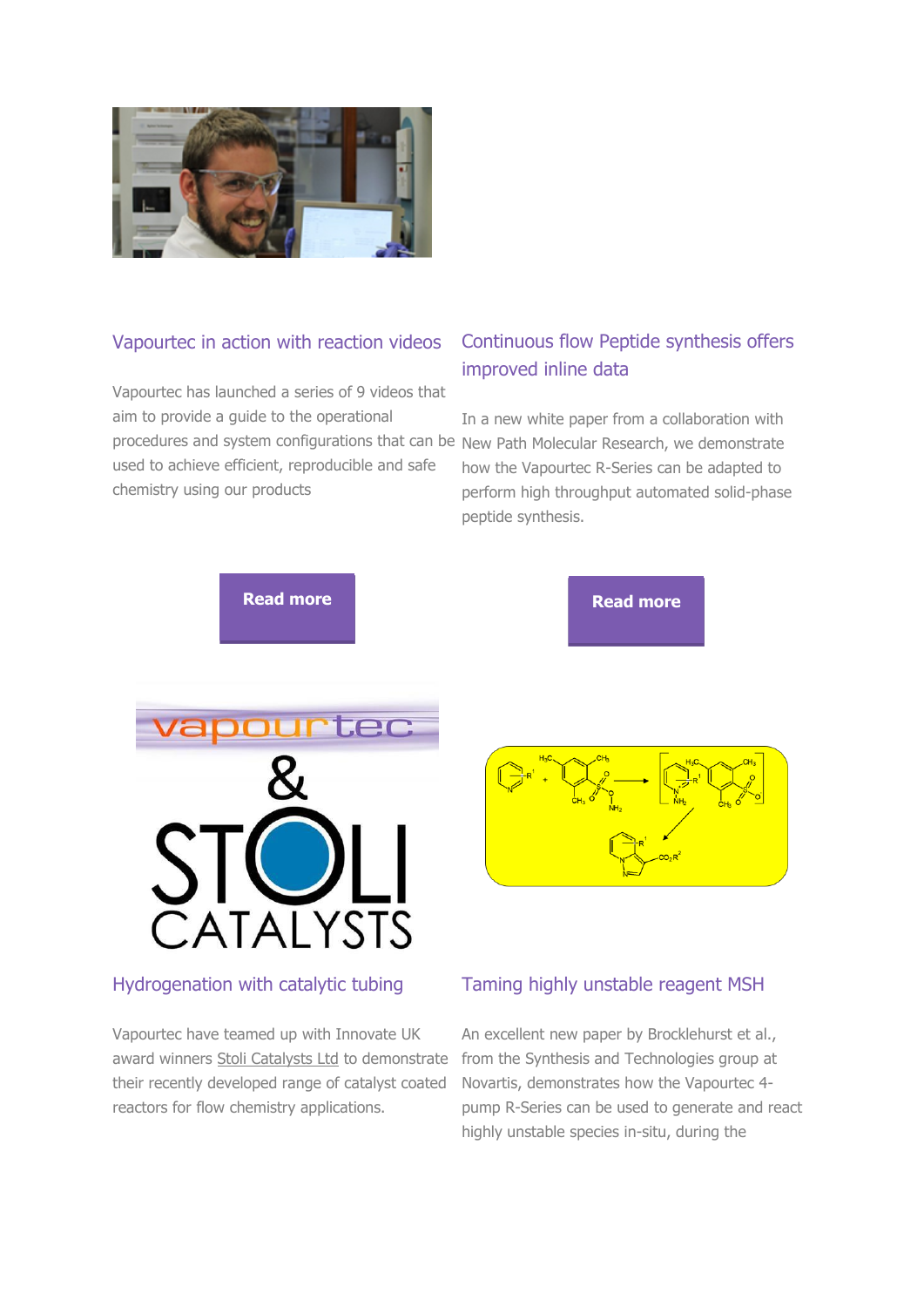

# 2017, Northampton, United Kingdom

The UKASF is a scientific forum run by committee members from a range of companies. The organisation of our meeting is rotated and this year we are delighted that it will be hosted by Festo UK Ltd at their Applied Automation Centre.



# **flow reactor technology for industrial applications:** - November 14th - 16th 2017

Benefit from the expert knowledge of academic and industry leaders who are pushing the boundaries of this rapidly evolving field and learn how you can transform your organic synthesis processes into a more streamlined, continuous set of synthesis operations.

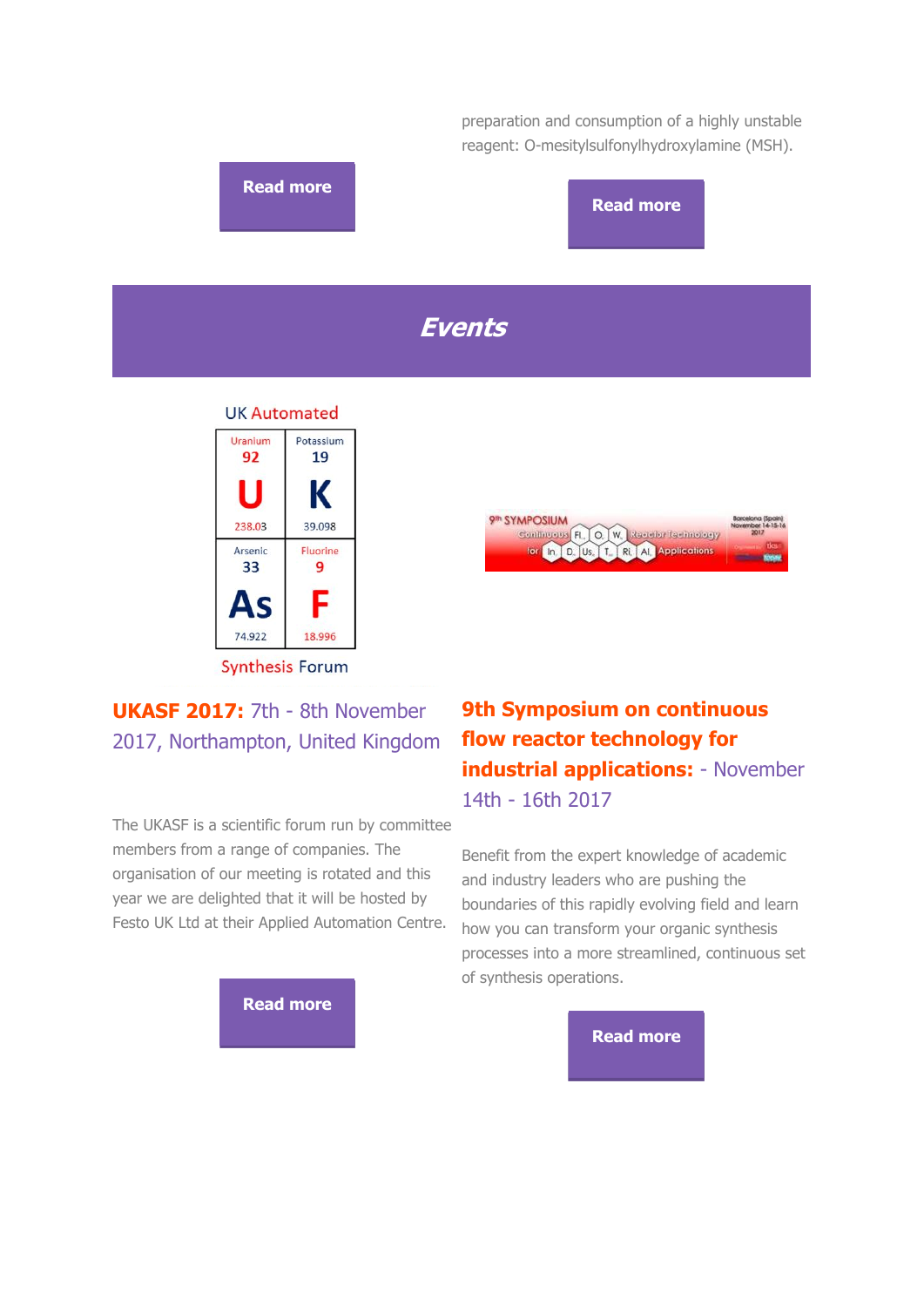

# **Flow Chemistry Europe: February** 6th – 8th 2018 in Cambridge UK

The Flow Chemistry Society is running their 7th annual European Conference. Benefit from the expert knowledge of academic and industry leaders and learn how you can transform your organic synthesis processes into a more streamlined, continuous set of synthesis operations.

**[Read more](http://vapourtec.cmail19.com/t/r-i-jroyutl-l-z/)**

#### FLOW CHEMISTRY PAVILIONE



# **Achema:** 11th - 15 June 2018

At ACHEMA 2018 (11-15th June, Frankfurt am Main, Germany) the new Flow Chemistry Pavilion will host the most advanced, innovative companies & knowledge institutes in the continuous manufacturing market, presenting an opportunity for visitors to learn more about this increasingly important topic

**[Read more](http://vapourtec.cmail19.com/t/r-i-jroyutl-l-e/)**

**New Applications**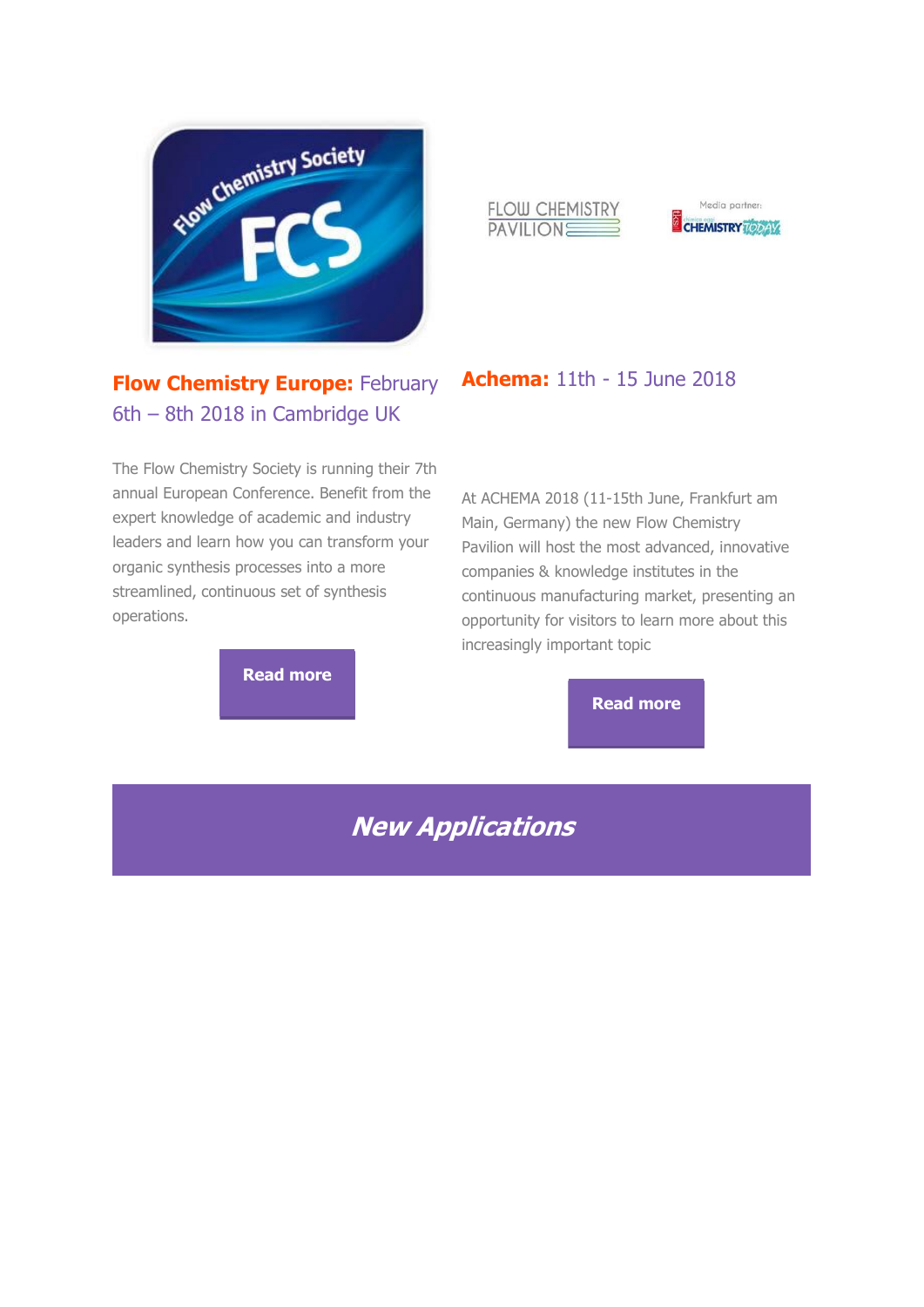

# Selective hydrogenation with Stoli Catalysts reactor

Vapourtec have demonstrated a new range of catalyst-coated tube reactors for continuous flow selective hydrogenation.

**[Read more](http://vapourtec.cmail19.com/t/r-i-jroyutl-l-g/)**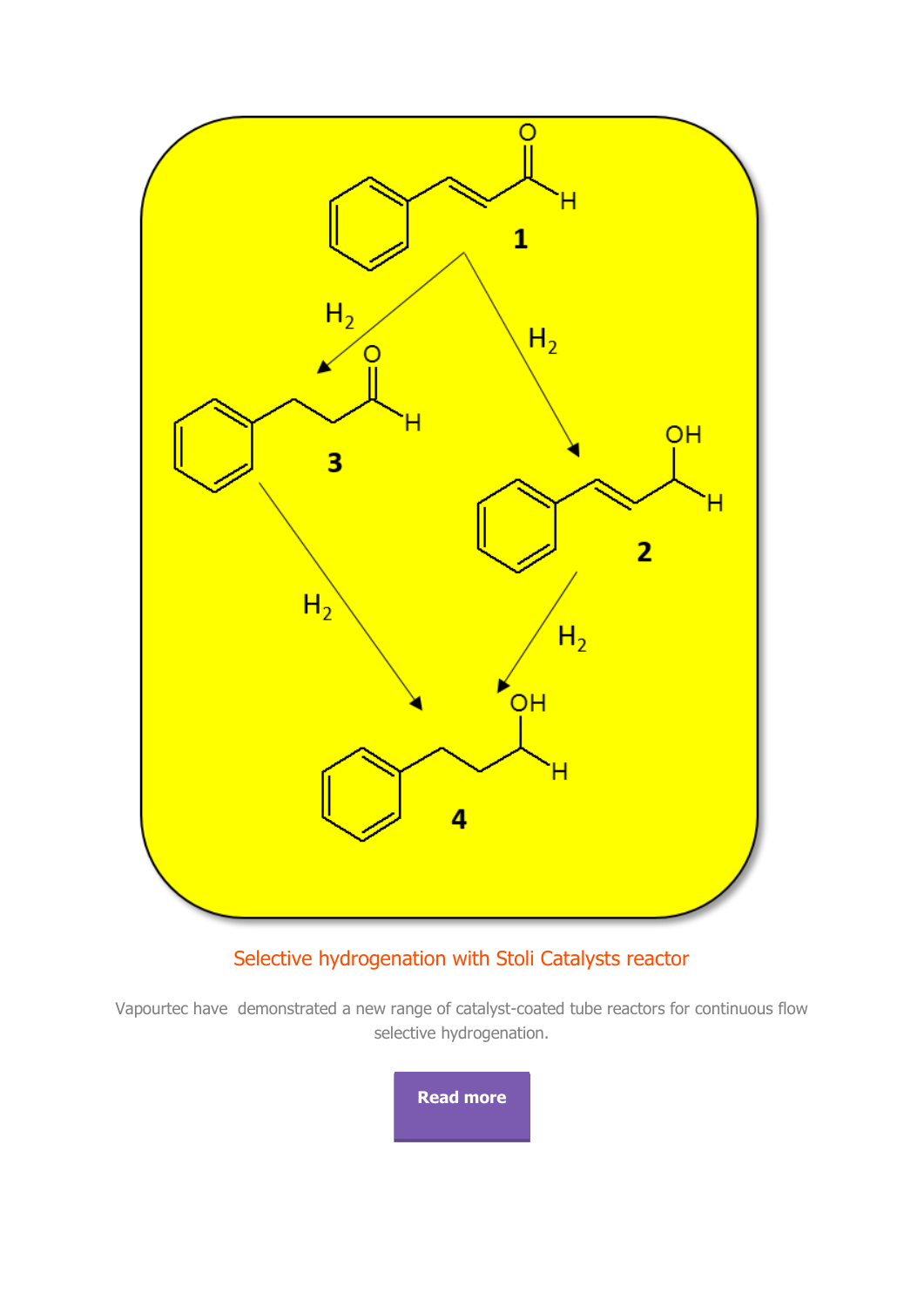# **Publications**



In Situ Preparation and Consumption of O-Mesitylsulfonylhydroxylamine (MSH) in aldehydes with flow-based biocatalysis Continuous Flow for the Amination of **Pyridines** 



Highly efficient oxidation of amines to

Cara E. Brocklehurst\*, Guido Koch, Stephanie Rothe-Pöllet, Luigi La Vecchia

Synthesis and Technologies, Global Discovery Chemistry, Novartis Institutes for Biomedical Research, Klybeckstrasse 141, 4057 Basel, Switzerland

Dr. Martina L. Contente1,,2, Federica Dall'Oglio3, Dr. Lucia Tamborini3, Prof. Francesco Molinari4, Prof. Francesca Paradisi1,2

**[Read more](http://vapourtec.cmail19.com/t/r-i-jroyutl-l-yd/)**



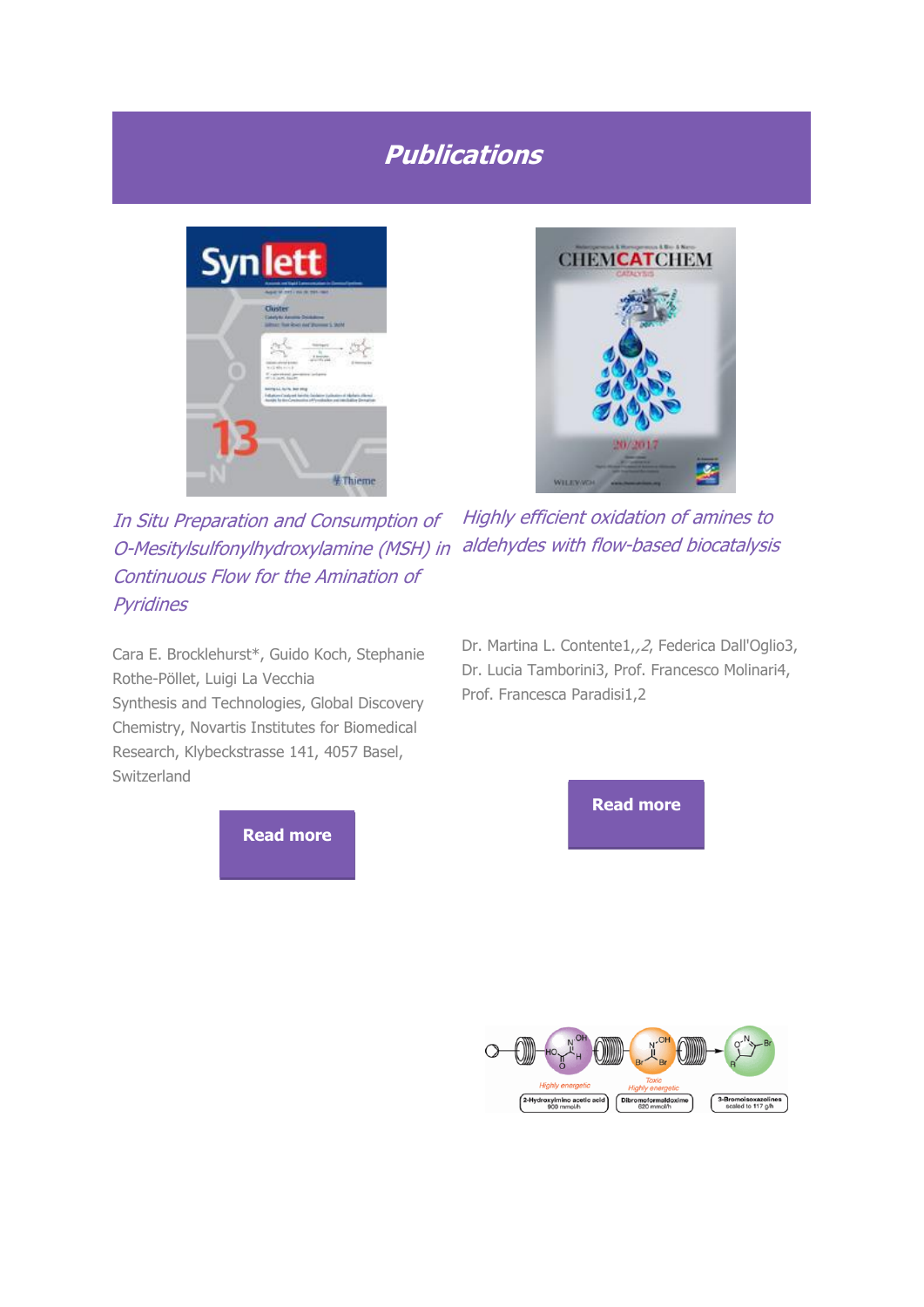

Visible-light-induced trifluoromethylation of highly functionalized arenes and heteroarenes in continuous flow

Irini Abdiaja, Cecilia Bottecchiab, Jesus Alcazar\*a, Road, Cambridge CB2 1EW, U.K. Timothy Noёl\*b

a Janssen Research & Development, Jarama 75A, 45007 Toledo, Spain

· b Department of Chemical Engineering and Chemistry, Micro Flow Chemistry & Process Technology, Eindhoven University of Technology, Den Dolech 2, 5612 AZ Eindhoven, The **Netherlands** 

Continuous Preparation and Use of Dibromoformaldoxime as a Reactive Intermediate for the Synthesis of 3- Bromoisoxazolines

**[Claudio Battilocchio\\*](http://vapourtec.cmail19.com/t/r-i-jroyutl-l-jy/)† , [Francesco](http://vapourtec.cmail19.com/t/r-i-jroyutl-l-jt/)  [Bosica](http://vapourtec.cmail19.com/t/r-i-jroyutl-l-jt/)†, [Sam M. Rowe](http://vapourtec.cmail19.com/t/r-i-jroyutl-l-ji/)†, [Bruna L.](http://vapourtec.cmail19.com/t/r-i-jroyutl-l-jd/)  [Abreu](http://vapourtec.cmail19.com/t/r-i-jroyutl-l-jd/)†, [Edouard Godineau\\*](http://vapourtec.cmail19.com/t/r-i-jroyutl-l-jh/)‡, [Matthias](http://vapourtec.cmail19.com/t/r-i-jroyutl-l-ju/)  [Lehmann](http://vapourtec.cmail19.com/t/r-i-jroyutl-l-ju/)‡, and [Steven V. Ley](http://vapourtec.cmail19.com/t/r-i-jroyutl-l-tl/)†**

† Innovative Technology Centre, Department of Chemistry, University of Cambridge, Lensfield

‡ Syngenta Crop Protection AG, Crop Protection Research, Schaffhauserstrasse 101, CH-4332 Stein, Switzerland

**[Read more](http://vapourtec.cmail19.com/t/r-i-jroyutl-l-tr/)**

**[Read more](http://vapourtec.cmail19.com/t/r-i-jroyutl-l-jl/)**





A convenient, mild and green synthesis of NH-sulfoximines in flow reactors